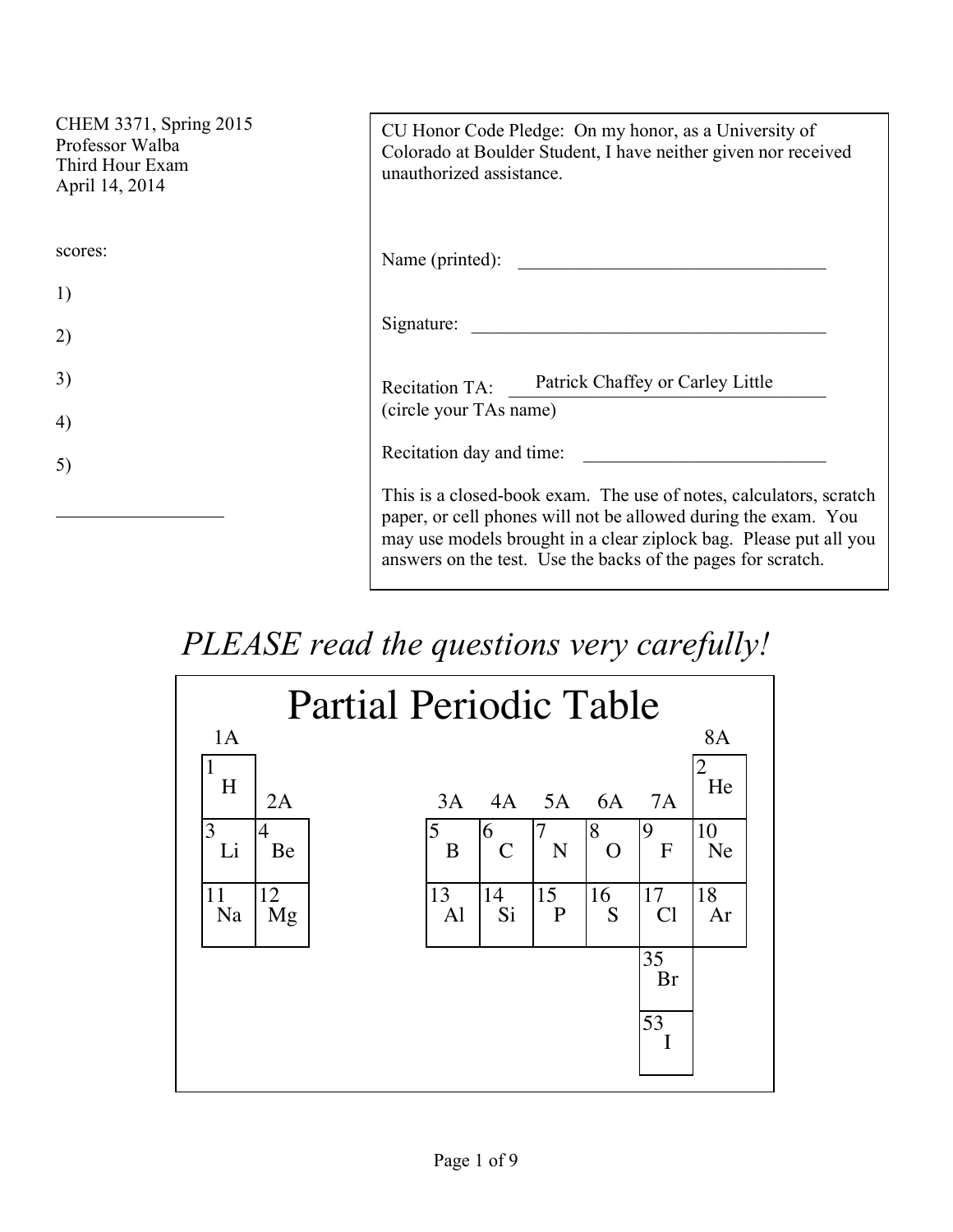

1 (20 pts) a) For each of the following pairs of compounds, circle the stronger Brønsted acid.

b) For the two structures below, circle the compound with the higher boiling point.



c) Referring to question 1b above, give a very short explanation for your answer (must fit in the space below).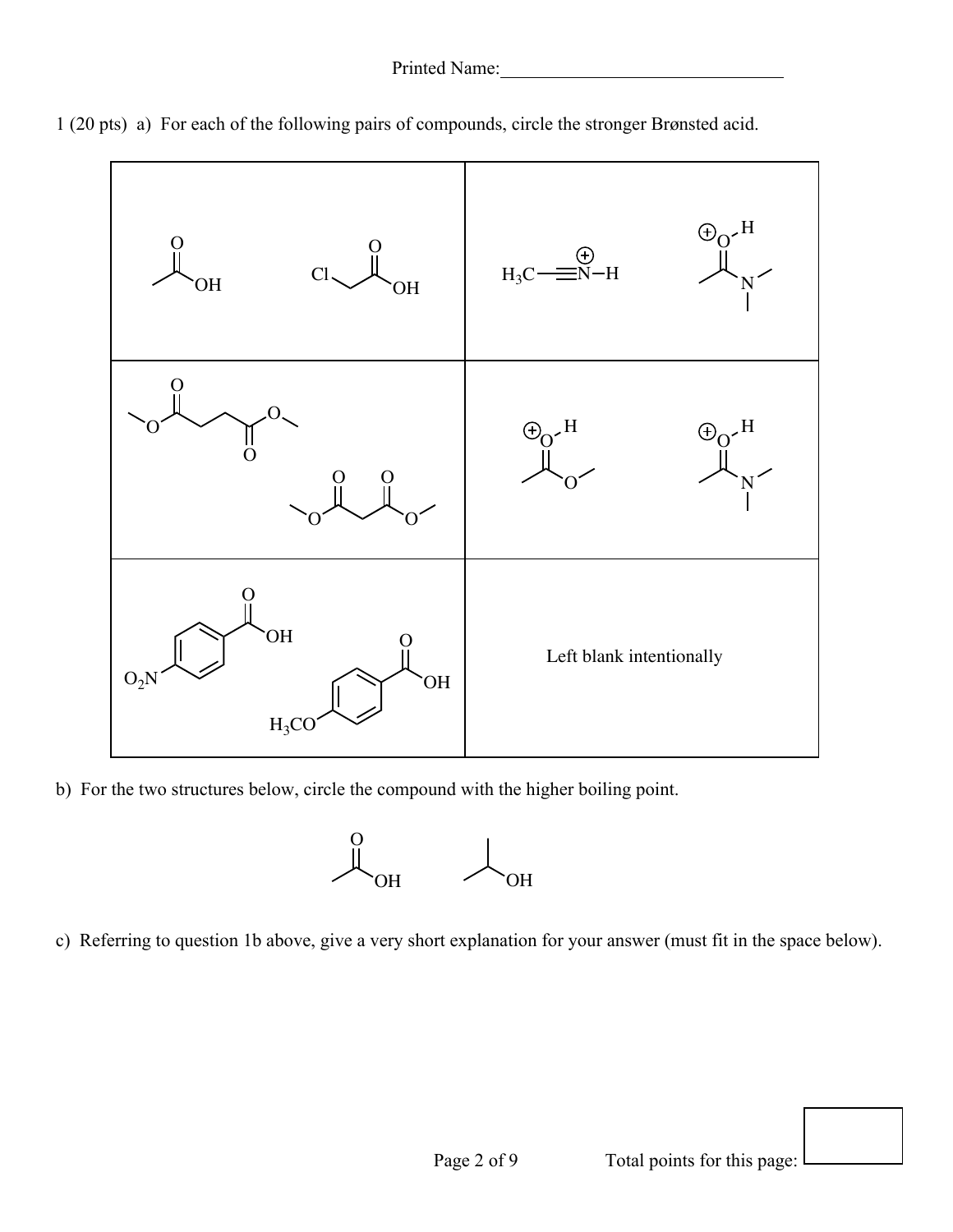## 1 – Continued

c) For the following reactions, circle the reaction which does NOT work.



d) Referring to question 1c above, please **briefly** explain why the reaction you circled doesn't work.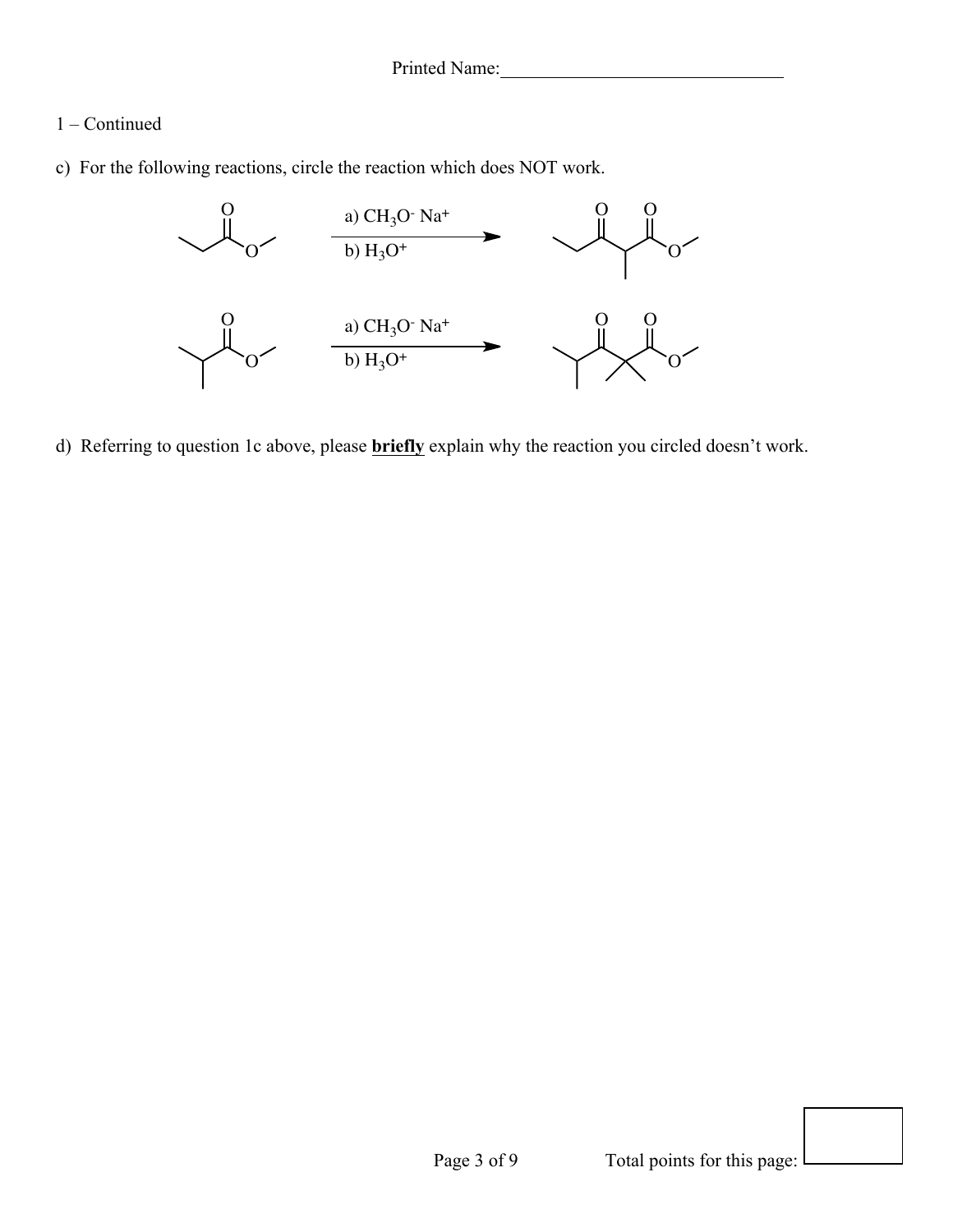2) (20 pts) Give the single major product of each of the following reactions, carefully showing stereochemistry if appropriate. If a racemate is formed, show only one enantiomer, and label it "rac."

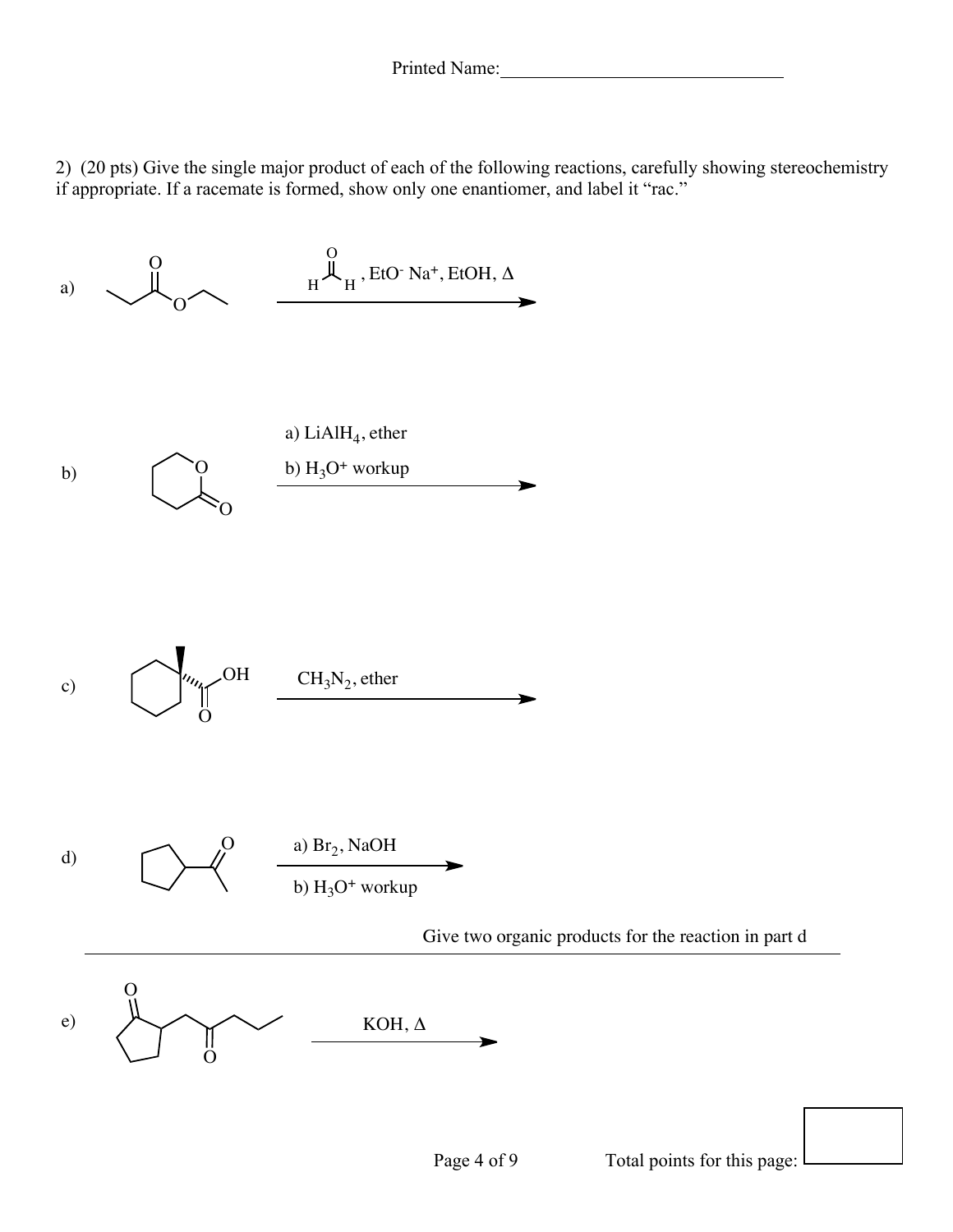3) (20 pts) Propose reagents for accomplishing each of the following transformations. Make your reactions efficient (i.e. the target product should be the major product). More than one step may be required - try to use the minimum number of steps. Assume chiral starting materials or products are single pure enantiomers unless they are labeled "rac." You may use organometallic reagents without showing how they are synthesized.

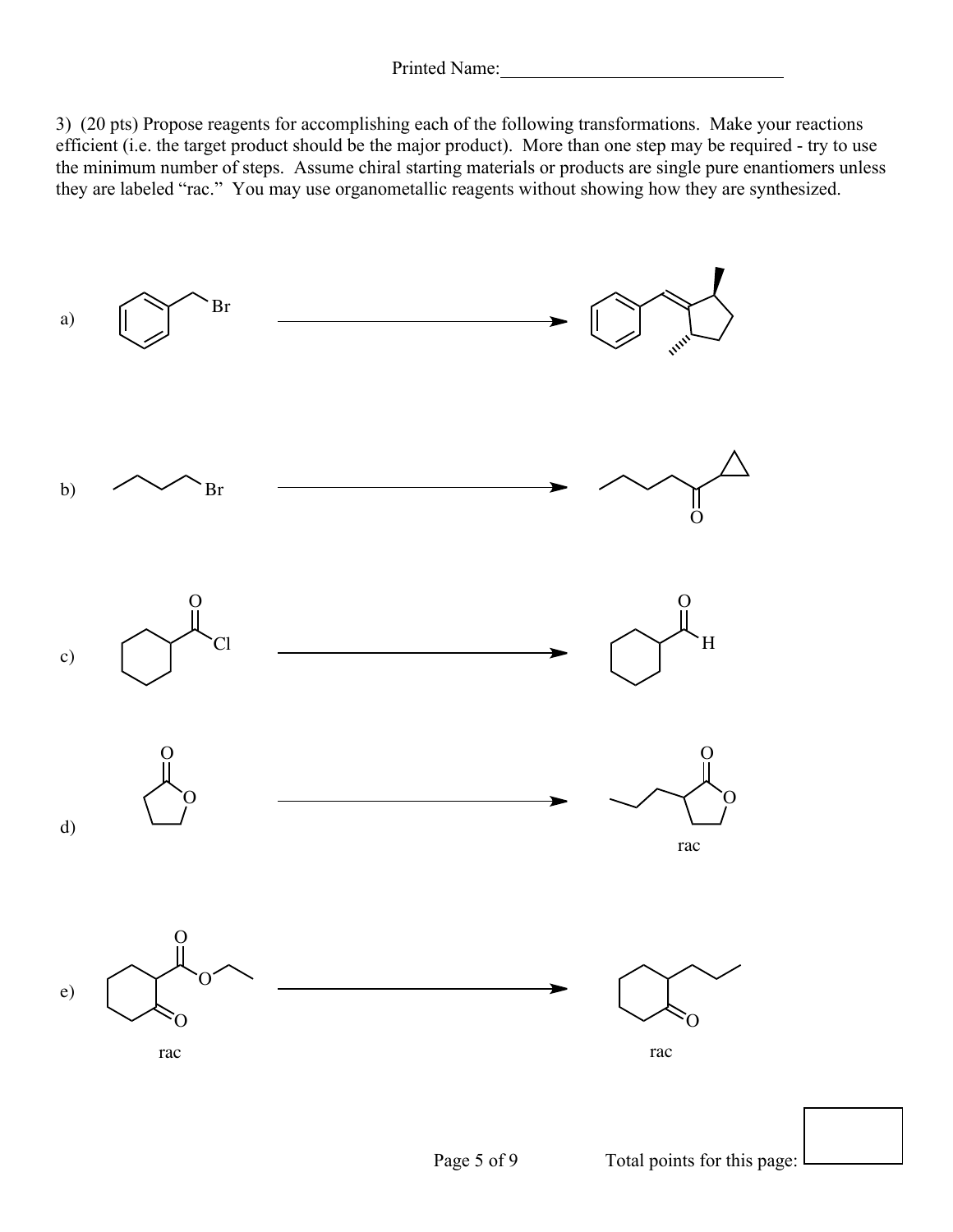4) (20 pts) a) Propose an arrow-pushing mechanism for the following reaction.

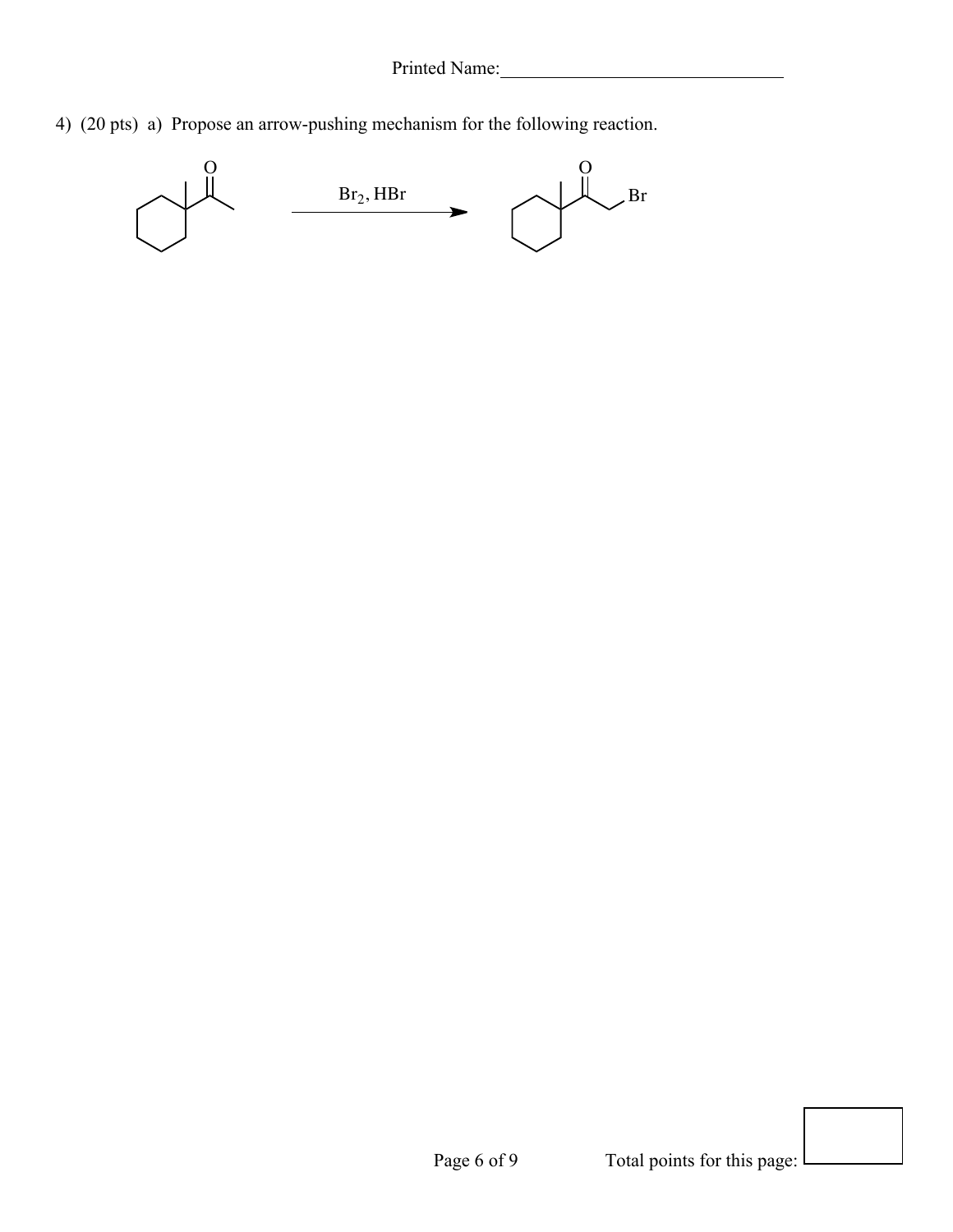## 4 - Continued

b) Propose an arrow-pushing mechanism for this seemingly mysterious reaction. Hint: Dimethylcarbonate ( $_{\text{H}_3\text{CO}}$  $\sim$ OCH<sub>3</sub>) is not involved in the mechanism. Also, the product is a mixture of isomers, which can be ignored for your answer.  $\overline{O}$  $OCH<sub>3</sub>$ 

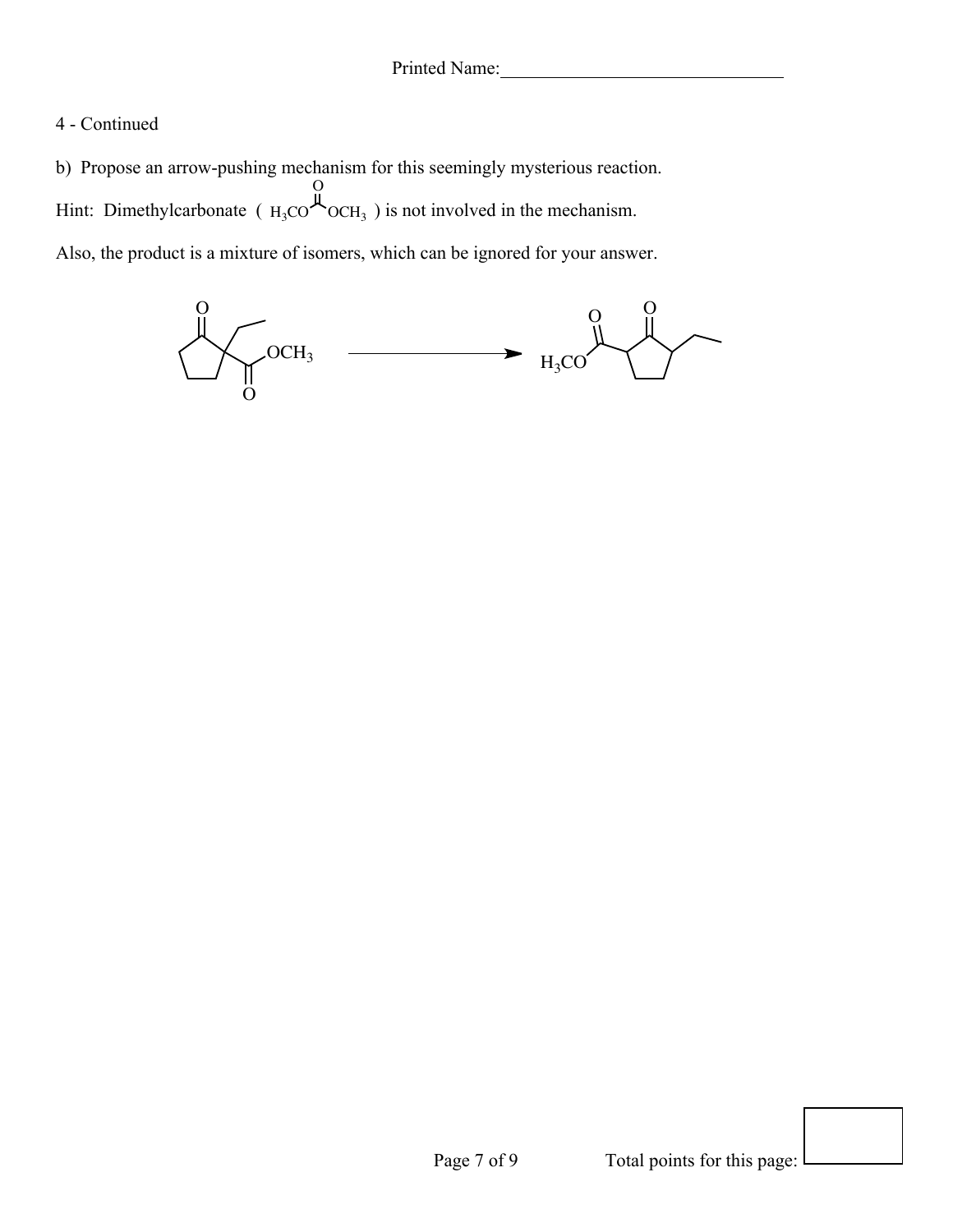Printed Name:

5) (20 pts) Propose a synthesis for each of the following targets. Allowed starting materials include benzene, Ph3P, and/or any other organic molecules containing **five (5) carbons or less**. You may use any necessary inorganic reagents. Try to make your syntheses efficient (i.e. the target should be produced in the highest possible yield). More than one step will be required. Please show all the intermediate **products** in your synthesis (not reactive intermediates involved in the mechanisms, but actual isolated molecules on the path from starting material to product). Please put reagents for reactions involving sequential addition of reagents, over an arrow using letters (a, b, c…) to designate the sequence of addition. Please do **not** put multiple reactions over one arrow. (Continued on next page)

N  $\gamma^0$ H O

a)